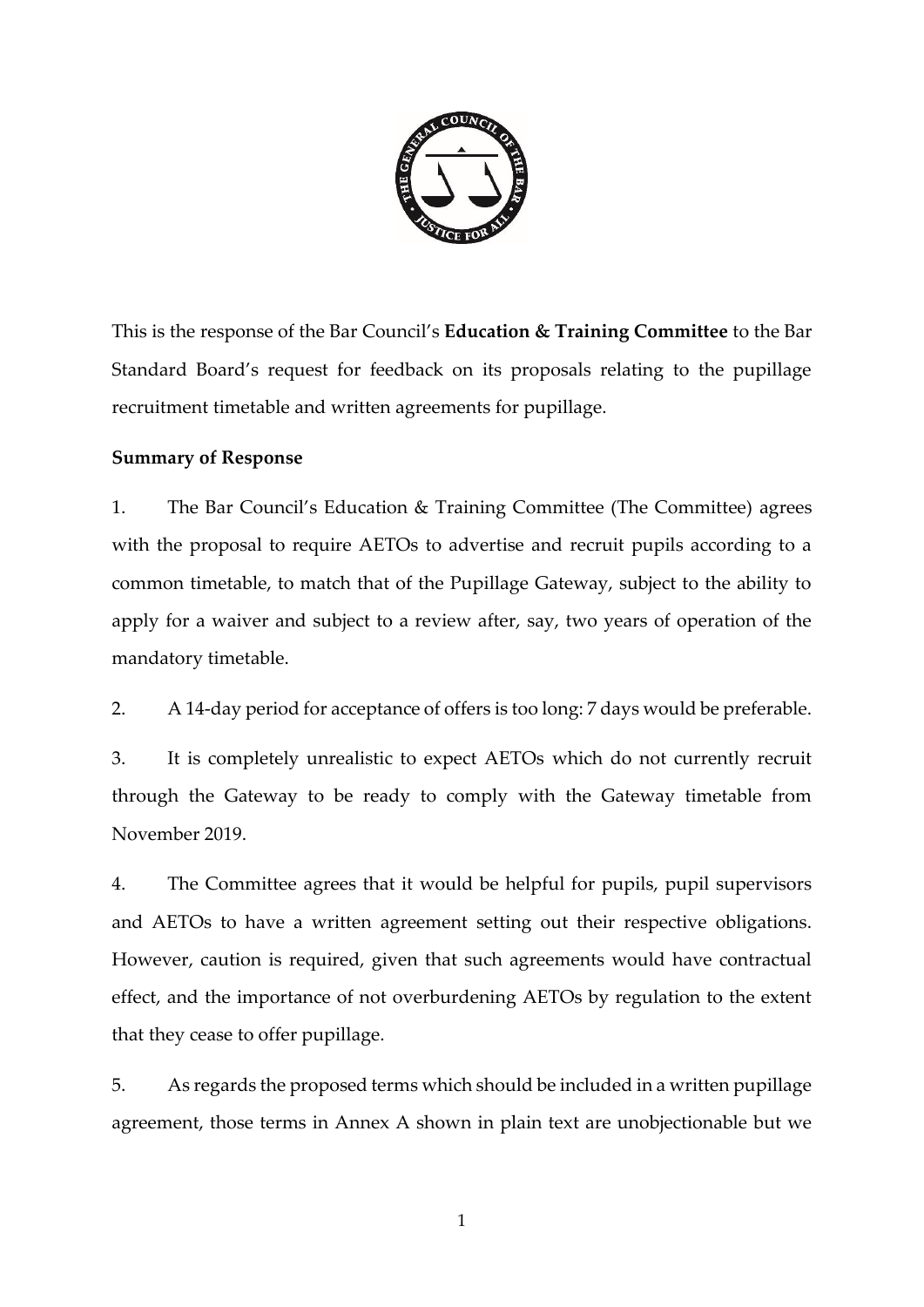question the appropriateness of those shown in italics, which go beyond existing regulatory requirements.

## **Gateway Timetable Proposal**

## The Principle of a Mandatory Timetable

6. The starting point for analysis should be whether there is a good reason, consistent with the BSB's regulatory objectives, for imposing rules on AETOs about the timetable by which they invite and administer pupillage applications. The Committee considers that there is. Without regulation in this area, AETOs compete for the best talent in various ways. Some AETOs compete by recruiting earlier than their competitors, particularly (but not exclusively) their competitors who recruit through the Gateway. Others do so by imposing very short deadlines by which offers must be accepted – so-called "exploding" offers. The result is a fragmented system which is difficult to navigate, stressful and in which we consider applicants without social capital are likely to be disadvantaged. Consequently, we believe that a common timetable seeks to achieve the regulatory objective of having an independent, strong and diverse legal profession.

7. However, given the potential impact of a mandatory timetable on AETOs' perceived ability to compete in the market for pupillage applicants, we consider it to be important that the BSB can robustly justify the imposition of a common timetable as being consistent with its regulatory objectives. We propose that the BSB commits to a review, say two years after the introduction of the changes. At this review the BSB should not only sample the views of AETOs and the profession but also those who have applied through the system (whether or not successfully).

8. The BSB has proposed the potential for a waiver. We strongly agree that waivers should be available where departure from the compulsory timetable is consistent with regulatory objectives. We anticipate that some AETOs for employed barristers may in particular have good reason for departing from a common timetable.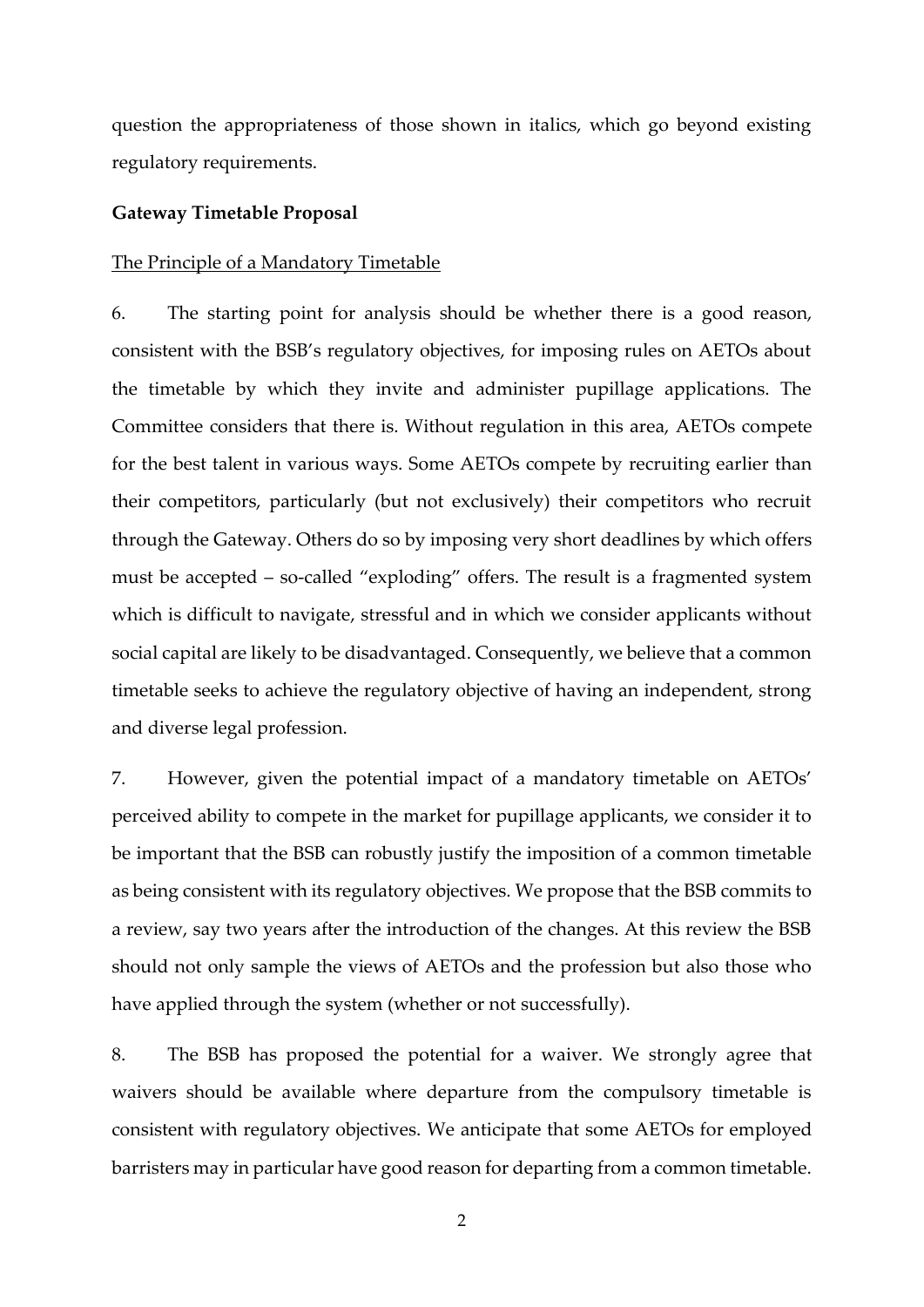For example, we are aware that the GLD and CPS recruit pupils and trainee solicitors in a single recruitment round which does not involve quotas for either profession, which is likely to promote diversity. Moreover, it may be appropriate for waivers to be given to allow some smaller AETOs to recruit after the end of the Gateway timetable. However, we would not be in favour of a general waiver for the employed Bar, or indeed a lax test for waiver. If it is seen to be relatively easy to obtain a waiver, then the basis of the common timetable will be undermined.

9. The Committee has endeavoured to ascertain the views of the profession on the BSB's proposal. All AETOs offering pupillages in the current recruitment round (identified from their advertisements on the Gateway and whether or not they use the Gateway for applications) were asked for their views by email on the BSB's proposal. Of the 205 AETOs surveyed (split almost equally between those who use the Gateway to recruit and those who do not), 21 organisations recruiting through the Gateway and 20 organisations not recruiting through the Gateway responded. Of the AETOs recruiting through the Gateway, 100% agreed or strongly agreed with the imposition of a common timetable. Of the AETOs which do not recruit through the Gateway, 25% agreed with the imposition of a common timetable and 60% disagreed or strongly disagreed, with 15% being neutral. The results are set out in Appendix A, together with comments received, both negative and positive, about the BSB's proposals.

10. It is unsurprising that there are different views across the profession about the proposal for a common timetable, given that some AETOs consider that there is a competitive advantage in recruiting or offering outside the Gateway timetable (and other AETOs consider themselves to be commensurately disadvantaged by adhering to the Gateway timetable). However, the results of the survey do suggest a majority of the profession would support the imposition of a common timetable, with even a quarter of those AETOs which do not currently choose to use the Pupillage Gateway for recruitment being in agreement with the proposal.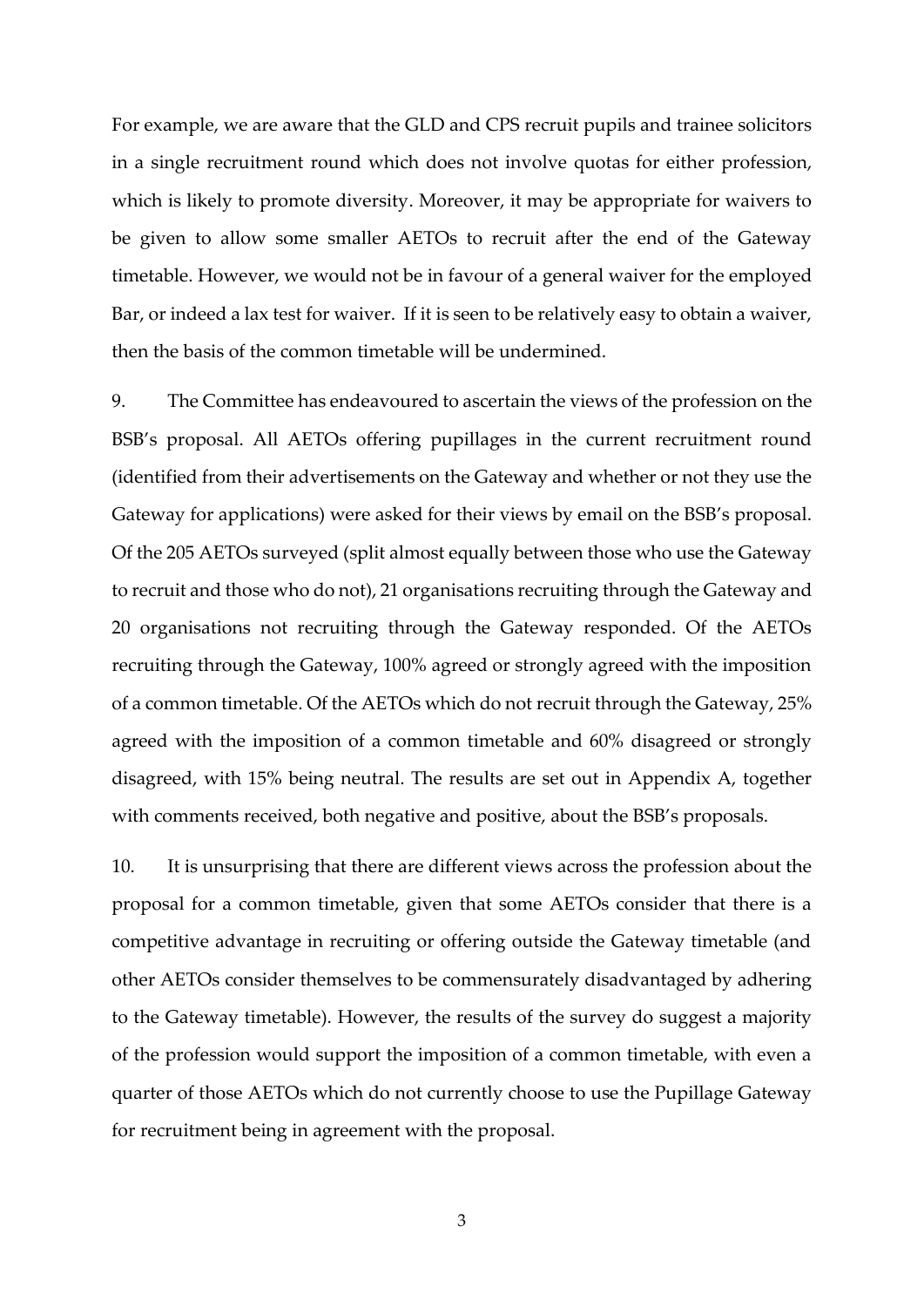#### Pupillage Start Dates

11. There is nothing in the BSB's paper to suggest that any limitation is proposed to be placed on the date on which pupillages can commence, and we agree that there should be no imposition of a common timetable for the commencement of pupillages. In particular, we consider that the widespread practice of offering pupillages to pre-BPTC candidates (so that offers made in mid-2019 are for pupillages to commence in Autumn 2020) is beneficial for social mobility, as it enables applicants to secure pupillage before committing to the expense and time of the BPTC and encourages AETOs to support those they have recruited, financially and otherwise, during their BPTC year. On the other hand, as can be seen from the comments in Appendix A, some AETOs welcome the flexibility to recruit pupils to start immediately.

#### The Proposed Timetable

12. As regards the proposed timetable itself, the current Gateway timetable (set out in paragraph 4 of the proposal document) was introduced in 2017. Prior to that, Gateway applications opened in late April and offers were made in August. There were three key problems identified with that timetable. The first was that for many applicants, interviews clashed with academic examinations. The second was that some applicants did not find out if they had offers of pupillage until after they had become obliged to commit themselves to large sums of money by way of BPTC fees. The third was that Chambers outside the Gateway were generally recruiting from January, thereby increasing the prospect that applicants would miss the opportunity to apply to non-Gateway AETOs by virtue of gearing up for an application period commencing in April. The Bar Council recently convened two focus groups with a view to improving the Gateway, one comprising applicants who have used the Gateway and another comprising AETOs using the Gateway for pupillage recruitment. Their comments on the BSB's proposals are recorded at Appendix B. As can be seen from those comments, there has been some unhappiness expressed with the current Gateway timetable, with the applicants' group expressing the view that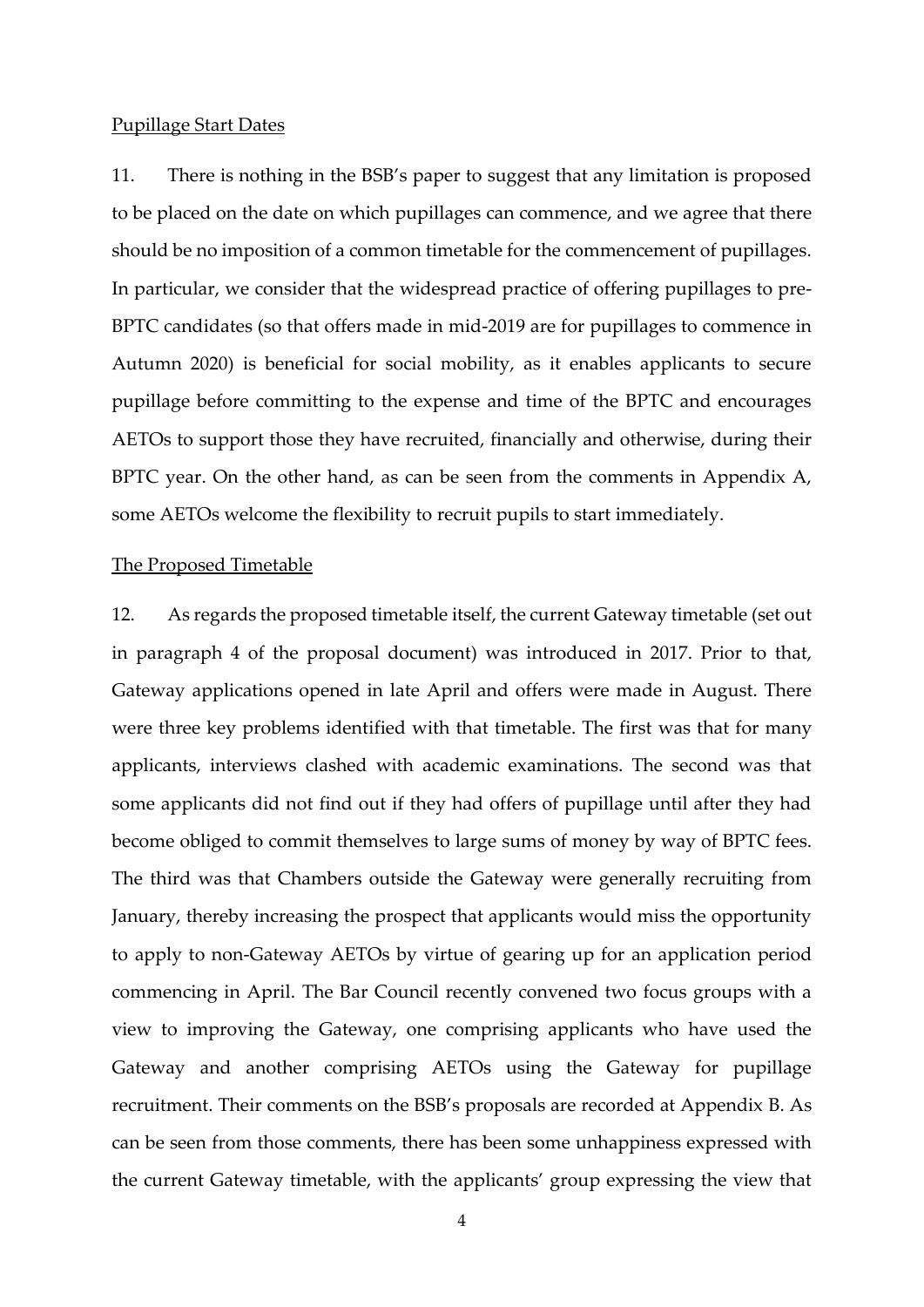the application window (a month) is too narrow and the Gateway Chambers' group preferring the old timetable or an earlier start to applications. As regards the former, reintroduction of the previous timetable would in the Committee's view be a retrograde step given the first and second issues identified above (the third would be removed by a mandatory timetable). As regards the latter, whilst some adjustment to the timetable could no doubt be accommodated, an earlier closing date for applications risks disadvantaging GDL students (who have only a limited time as it is to explore areas of law before making pupillage applications) and those applicants from less advantaged backgrounds who rely on the events organised by the Inns during the Autumn term to prepare themselves for making pupillage applications. The Bar Council is very happy to discuss with the BSB any adjustments to the Gateway timetable which are consistent with meeting the various competing considerations.

## 14-day Period for Acceptance of Offers

13. The BSB proposes a 14-day period for acceptance of offers. It will be seen from Appendix B that both the applicants' and the Chambers' Gateway focus groups expressed the view that the period should be shorter, namely 7 days. We agree that 7 days is more appropriate. There is a balance to be struck between allowing applicants sufficient time to consider and respond to offers and enabling AETOs to know that an offer has been rejected so that they can offer to reserve candidates who are waiting to hear. Given that applicants will know the window during which offers will be made, they can be expected to make themselves available to receive them and to have carried out the necessary research in advance to make speedy decisions.

## Requiring Compliance from November 2019

14. We do not consider it remotely feasible to require compliance with the Gateway timetable from November 2019. Many AETOs plan their recruitment programmes well in advance and will be unable to prepare adequately for a change which would be announced only 2-3 months before implementation. There is a risk that some may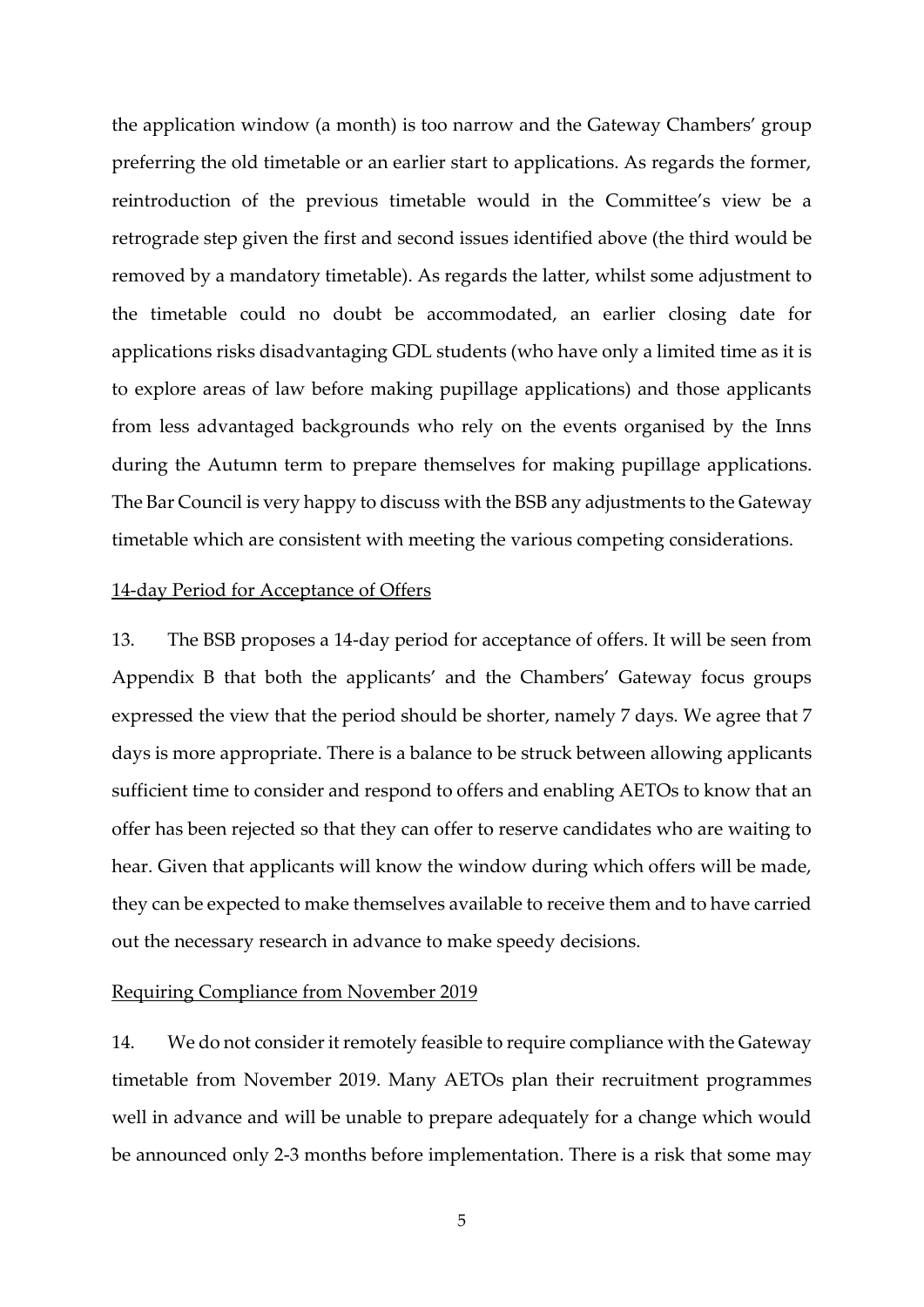not offer pupillages in 2019-2020 if faced with change for which they consider they have not had time to prepare. AETOs which recruit later than the Gateway timetable are likely to be particularly affected by a mandatory timetable commencing much earlier than they are expecting. Effecting the change in November 2019 may also prejudice AETOs which would wish to apply for a waiver, given that they may not have sufficient time to make that application and for it to be properly considered and determined before pupillages are advertised.

## **Written Pupillage Agreements**

## The Principle of Written Pupillage Agreements

15. We agree that it is helpful for AETOs, pupil supervisors and pupils to have easy reference to document(s) setting out their respective obligations. This is likely to help ensure that AETOs, pupil supervisors and pupils are aware of their obligations and to prevent or reduce disputes, should difficulties arise. This is in the interests of AETOs as much as pupils and pupil supervisors.

16. Under the current regime, rules and guidance relating to the conduct of pupillage are brought together in the Pupillage Handbook and AETOs are required, as a condition of authorisation, to have a Pupillage Policy document setting out particular terms and conditions relating to pupils at that AETO as well as other policies (Pupillage Handbook para. 14.4.4). Consequently, the Handbook and policies, taken together, enable pupils, supervisors and AETOs to find all the relevant obligations.

17. A move away from the Pupillage Policy model towards written pupillage agreements requires careful consideration, given the different legal effect of each. Pupils and AETOs are in a contractual relationship: see *Edmunds v Lawson* [2000] QB 501. Breach of a contractual term would be actionable by or against the pupil and sound in damages, injunction (and perhaps, though exceptionally, specific performance). Where the pupillage contract is unwritten, no doubt many of the

6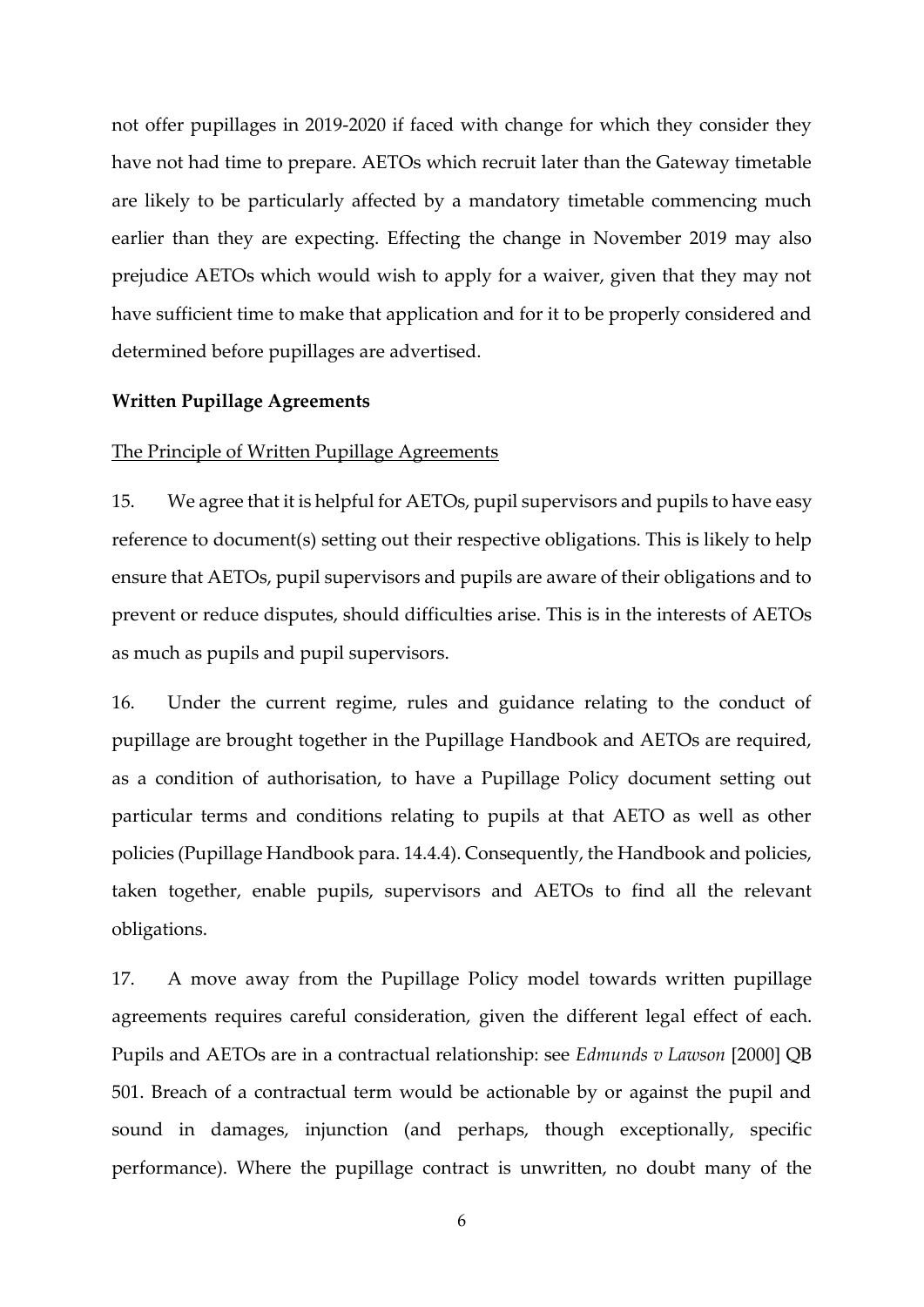provisions of a Pupillage Policy would form implied terms of the pupillage contract (see *Edmunds v Lawson* at [23]), but it is not necessarily the case that all provisions of the Pupillage Handbook or policies would form contractual terms. By requiring a written pupillage agreement to be entered into and dictating terms which must be included in in it, the BSB is potentially opening up pupils as well as their contractual counter-parties (see footnote 3) to additional civil liabilities. Caution is therefore needed.

18. The Committee is also concerned that overburdening AETOs with regulatory requirements may lead some, particularly at the publicly-funded bar, to stop offering pupillage altogether, with all the impact on equality and diversity that would entail.

19. However, on balance, the Committee supports the proposal to introduce written pupillage agreements, given that the contractual effect of a written agreement may concentrate AETOs' minds on their responsibilities to pupils and help provide clarity to pupils about expectations of them. The Bar Council has evidence, through calls to the Pupils' Helpline, of some examples of very poor, indeed abusive, treatment of pupils. Some instances of behaviour towards pupils are truly shocking and indicate a complete failure on the part of the AETO to appreciate the nature of pupillage and their responsibilities towards their pupils. Other callers have expressed concern about such matters as not having been provided with adequate training in their expected area of practice, not being given the opportunity to attend Court, pupillage awards, expenses and use of email. A particularly difficult issue arises about responsibility for pupils when a Chambers dissolves and the Bar Council has evidence of recent examples of pupils being left with no clear alternative to continue their training upon dissolution of the Chambers.

20. However, it must be recognised that requiring AETOs to enter into a written agreement is not a substitute for effective enforcement action on the part of the BSB. The most egregious examples of poor treatment of pupils are already a breach of rules, such as Rule rQ36 of the BSB Handbook, relating to adequate training. We anticipate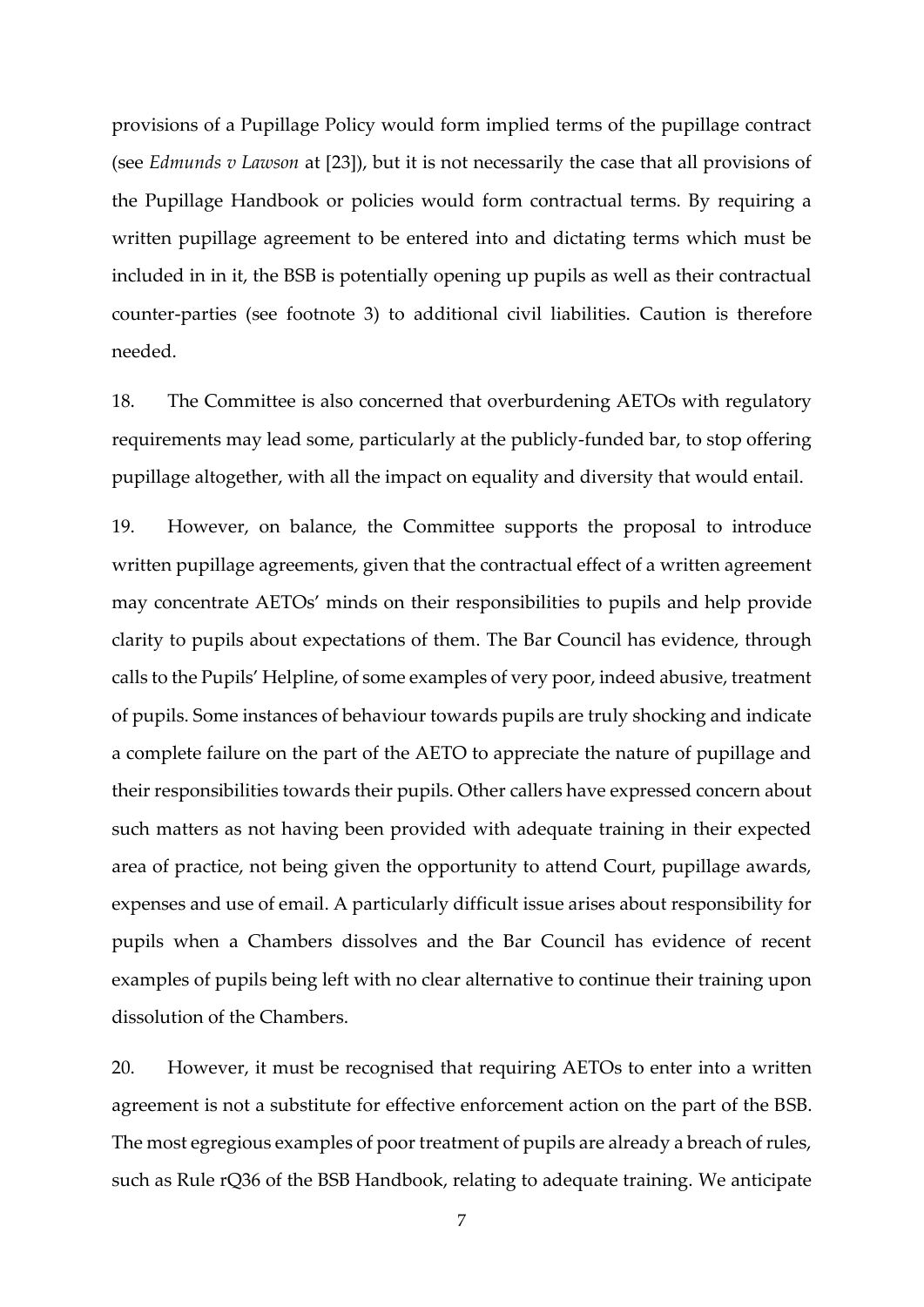that the AETOs concerned do not have Pupillage Policies, or do not abide by those they do have and would be interested to understand more about the BSB's experience of ascertaining breaches of, and enforcement of, existing rules through spot-checks and risk-based assessment. The difficulty as the Committee sees it is not primarily the absence of a written document, it is the weak position in which the pupil finds themselves to complain about the breach. Our experience through the Pupillage Helpline and otherwise is that it is understandably difficult to persuade a pupil to make a formal complaint about their treatment to the BSB and we cannot see that having a written agreement would make them any less reluctant. Nor would a written pupillage agreement between a Chambers service company and a pupil resolve the difficulties associated with Chambers dissolution, although a written agreement with a Head of Chambers might possibly assist.

### Proposed Terms of Written Pupillage Agreements

21. Regarding the specific provisions set out in Annex A, the terms which simply reflect existing or proposed regulatory requirements (and which are shown in plain text) are unobjectionable. These provisions simply reflect the rules which apply to barristers and their pupils in any event. Requiring a written pupillage agreement to include these terms serves to remind AETOs, pupil supervisors and pupils of their obligations, identifies the source of those obligations and reduces the scope for dispute.

22. We have more difficulty with the proposed terms which go beyond regulatory requirements (shown in italics). The provision and conduct of pupillage is (rightly) heavily regulated through the BSB Handbook, Authorisation Framework and Bar Qualification Manual. The presumption should be that it is inappropriate to impose requirements on AETOs, breach of which may result in sanction as well as civil liability, on matters on which the regulatory materials are silent. It would of course be open to AETOs to add additional terms as they see fit, but we cannot see the justification for them being required to do so.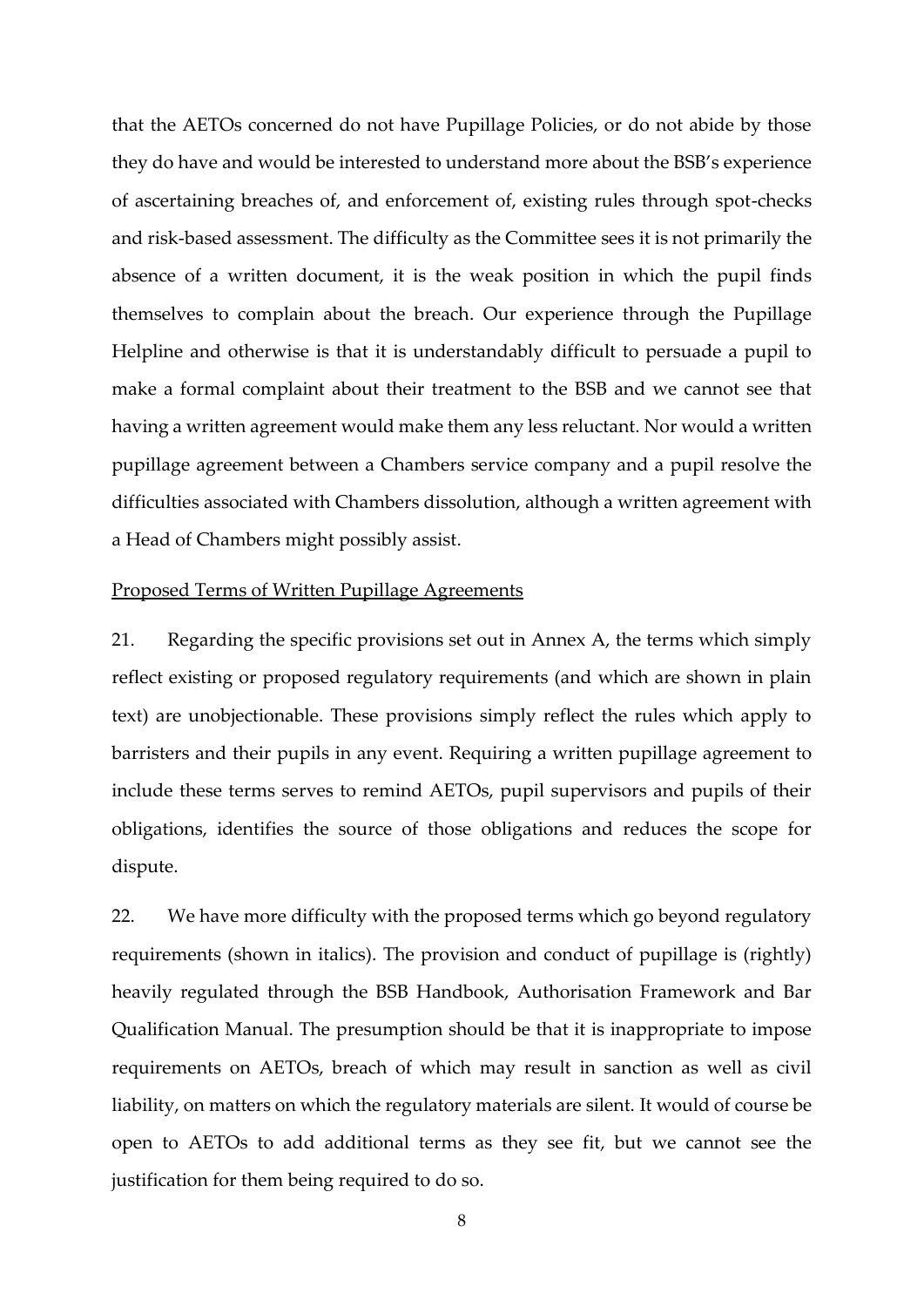#### Timing of Obligation to enter into Written Agreement

23. The BSB proposal is that the written agreement is to be drafted and signed upon commencement of pupillage (paragraph 16). There are three difficulties with this proposal. The first is that the contract of pupillage is legally made upon acceptance of the pupillage offer: the AETO cannot introduce new terms subsequently. The second is that under this proposal the pupil cannot compare terms of different offers at the time of choosing to accept one. The third is that the pupil does not have clarity about the AETO's expectations before commencing pupillage.

24. The Committee's suggestion is that AETOs' offers of pupillage should be required to state basic heads of terms (e.g. start date, amount of pupillage award and dates for payment, holiday entitlement, etc), and otherwise incorporate the AETO's standard pupillage terms which must be available to the prospective pupil on their website or on request. The heads of terms are unlikely to be onerous to produce, as they are matters which should form part of the advertisement of pupillage, whether or not the AETO recruits through the Gateway. Both parties would then sign the heads of terms upon acceptance of the offer. This method would enable pupils to evaluate the terms on offer from different AETOs in advance of entering into a binding contract and have clarity on their rights and obligations from the moment they are committed to the pupillage.

# **Education & Training Committee 31 July 2019**

*For further information please contact Rose Malleson, Policy Analyst: Education, Diversity & Inclusion, and CSR The General Council of the Bar of England and Wales 289-293 High Holborn, London WC1V 7HZ Direct line: Direct Line: 020 7611 1396*

*Email: [RMalleson@barcouncil.org.uk](mailto:RMalleson@barcouncil.org.uk)*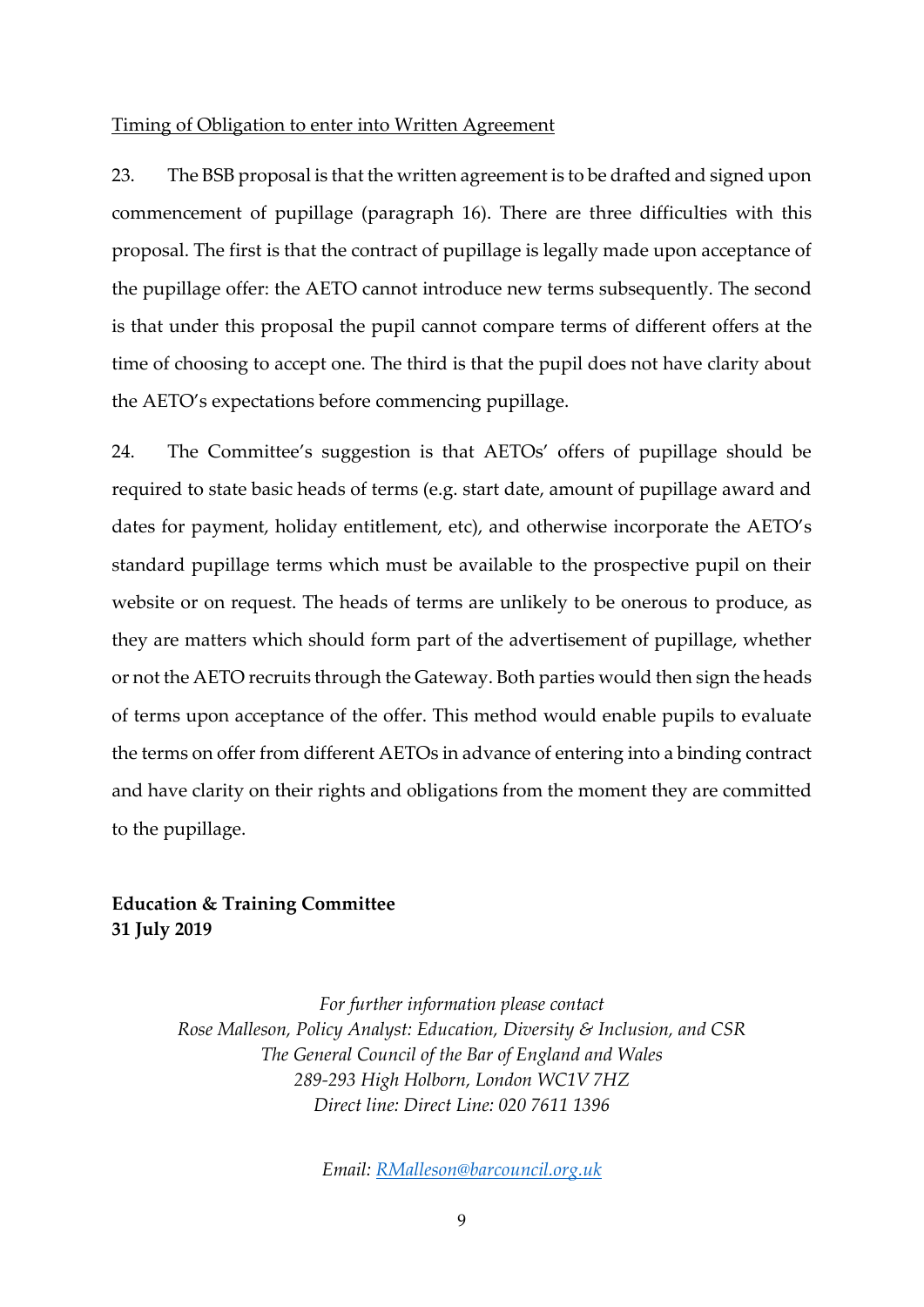# **Appendix A: Survey Results**

Pupillage Gateway Users'\* responses to the question "To what extent do you agree or disagree that those recruiting new pupils should be obliged to follow the Pupillage Gateway timetable?"

| Response          | Number of responses | % of total PGW users |
|-------------------|---------------------|----------------------|
| Strongly agree    | 20                  | 9.8%                 |
| Agree             | 6                   | 2.9%                 |
| Neutral           | 3                   | 1.5%                 |
| Disagree          | 3                   | 1.5%                 |
| Strongly disagree | 9                   | 4.4%                 |
| No response       | 164                 | 80%                  |
| Total             | 205                 | 100%                 |

**\*** The Bar Council asked those who used the Pupillage Gateway platform to manage their recruitment process and those who just used the Gateway to advertise pupillages (i.e. all chambers who recruited in the 2018/19 period)

## **Breakdown of responses**

| Response          | Sets recruiting via Gateway |    | Sets not recruiting via Gateway |  |
|-------------------|-----------------------------|----|---------------------------------|--|
| Strongly agree    | 95%                         | 20 | $0\%$                           |  |
| Agree             | 5%                          |    | 25%                             |  |
| Neutral           | 0%                          |    | 15%                             |  |
| <b>Disagree</b>   | 0%                          |    | 15%                             |  |
| Strongly disagree | 0%                          |    | 45%                             |  |
| Total             | 100%                        |    | 100%                            |  |

# **Breakdown overall**

| Response          | Sets recruiting via Gateway |     | Sets not recruiting via Gateway |     |
|-------------------|-----------------------------|-----|---------------------------------|-----|
| Strongly agree    | 19.8%                       | 20  | $0\%$                           |     |
| Agree             | $1\%$                       |     | 4.8%                            |     |
| Neutral           | $0\%$                       |     | 2.9%                            |     |
| <b>Disagree</b>   | $0\%$                       |     | 2.8%                            |     |
| Strongly disagree | $0\%$                       |     | 8.7%                            |     |
| No response       | 79.2%                       | 80  | 80.8%                           |     |
| Total             | 100%                        | 101 | 100%                            | 104 |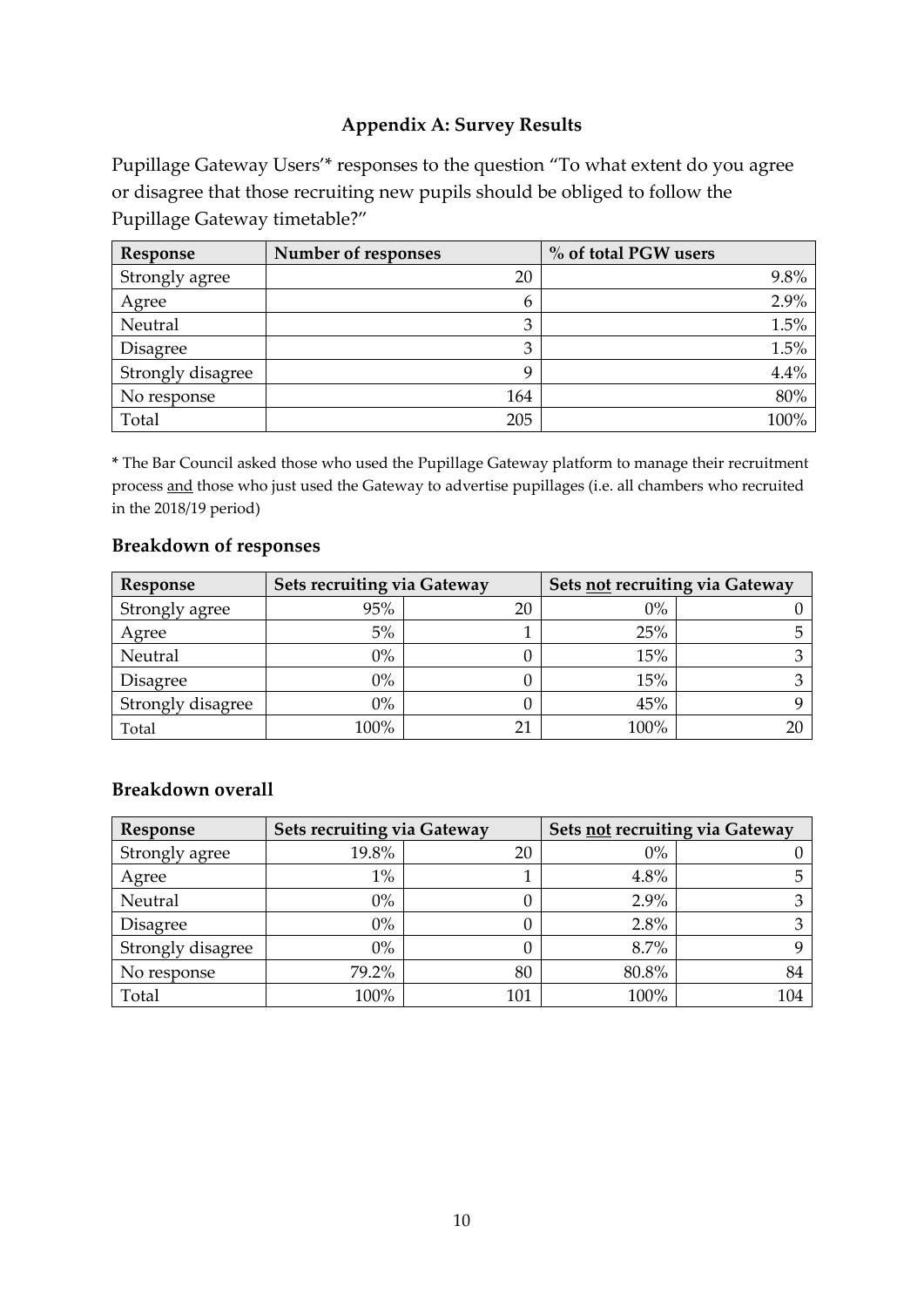#### **Comments on common timetable**

"… up until the point of waiting for each potential pupil to have the opportunity to find out which chambers they receive offers from is fair so they can weigh up all their options without feeling pressured into accepting the first one they get."

"Our position is that we are adversely affected by the inconsistency in the timetable. Out of 12 second round candidates this year, 3 of them cancelled either the day before or on the day of the interview as they have received offers from providers outside of the Pupillage Gateway."

"This has been an annual problem. This year, for example, we had 6 candidates withdraw from the interview process as they had accepted offers of pupillage elsewhere during that time frame. From memory two from our final 12 for second round interview, meaning that they were made offers of Pupillage elsewhere the week before the Gateway offer date."

"I can see the benefits of a uniform timetable in the recruitment process that is designed to minimise pressures put on both candidates and chambers for competing pupils.

We advertise on the Gateway rather than process our applications through it. There would be greater resistance to any requirement, if proposed, to process all applications though the Gateway"

"This was raised at our last Chambers meeting and it was a concern to the extent that we are discussing leaving the gateway system if it is not changed, due to the fact that so many high-quality candidates

## **For Against**

"As a criminal set, which mainly does publicly funded work, we are unable to make decisions to recruit pupils more than a year in advance. We are also relatively small and the pool of work available to pupils and junior tenants changes quickly. We therefore need greater flexibility in when and how far in advance we recruit pupils. For example, recently we had made an offer only for the prospective pupil to pull out (we suspect because he was offered a better deal elsewhere). As a result, we brought forward our timetable to fill the gap and to preserve continuity: one pupil in first six and one in second six."

"We … use the Pupillage Gateway for advertising only. We then in turn create our own timetable for the sift and interviews, we also inform our candidates within a week of the interview whether they have been successful or not. I am more than happy with our arrangement and do not want to be forced into a timetable to follow to fall in line with those Chambers who have used the Gateway for applications."

"A centrally controlled timetable will adversely impact candidates from lowincome backgrounds. This is a scenario we experienced first-hand this year. We hold our competition in January and February. This is earlier than lots of other sets. One candidate whom we interviewed said that she could not afford to attend interviews if they were all in one month because of the costs of travel and work commitments at weekends. She explained that her monthly wages could not sustain it. If there is a central controlled timetable, then it is inevitable that all sets will be interviewing in the same month. Further to the above, a centrally controlled timetable will mean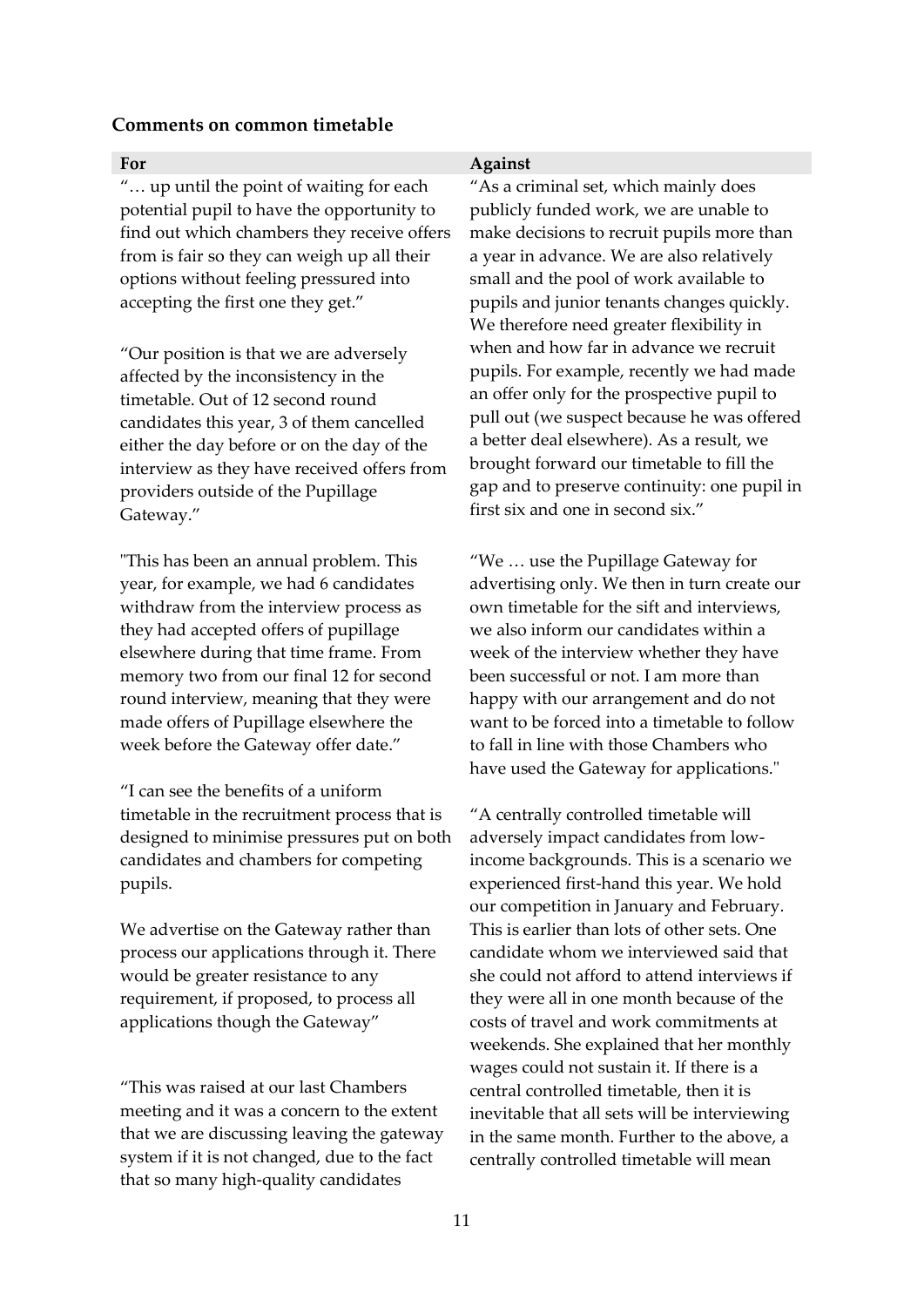withdrew because they had been offered pupillage elsewhere, in some cases before we had even had a chance to offer an interview."

"The current system is unfair to those sets using Pupillage Gateway who lose applicants to those non-Gateway sets who make early offers, and it is also unfair to the applicants who might have their hand forced by an early offer from a chambers that isn't their first choice rather than waiting to see the outcome of all their applications. "

"It is manifestly unfair on sets who seek to provide clarity and transparency to applicants by using the Gateway if there is not a level playing field. Applicants are often placed in an invidious position by an early gazumping offer from a non-Gateway set, when that set is not their preferred choice but provides early certainty. "

"We think that this is only workable if there are proper sanctions for those who fail to comply."

"I think it is only fair to all pupillage applicants that the same timetable is followed regardless of the use of the Gateway and I feel strongly that all chambers should be obliged to follow the Pupillage Gateway Timetable."

"We thought that harmonising the pupillage timetable would be fairer for everyone and therefore desirable.

that interviews will be condensed over two or three weekends, which means that candidates who are invited to attend multiple interviews may not be able to attend them all. It would be an outrage for candidates to work so hard and invest huge sums of money to miss their chance of pupillage because they cannot make it to every interview they are offered. It won't work. Chambers will make offers formally or informally, the latter being open to abuse, misinterpretation, undue revocation and will cause stress to all concerned. Although informal offers may be banned, they will still be made. Chambers should be free to advertise, interview, offer and recruit when it needs. More control from the regulator is unnecessary and only stifles the autonomy of Chambers.

A rigid timetable imposed top-down through the Gateway will create more work for Chambers - if we want to step outside the gateway to run a competition based on urgent business need then we would have to apply for all sorts of waivers. At present we can run a competition when we choose and can do so flexibly."

"We strongly disagree because it limits our ability to be flexible. As a small predominantly legal aid set it is not always possible to offer pupillages at set times. An inflexibility in advertising will inevitably mean we are more cautious in our approach. If we might want a pupil we are likely to not take one of we are restricted in this way, whereas being allowed to advertise any time would allow us to wait 2-3 months and then the might could become a will.

3 of our last 4 pupillage competitions have been outside the standard timetable. Please do not do this. You will reduce the number of opportunities for students."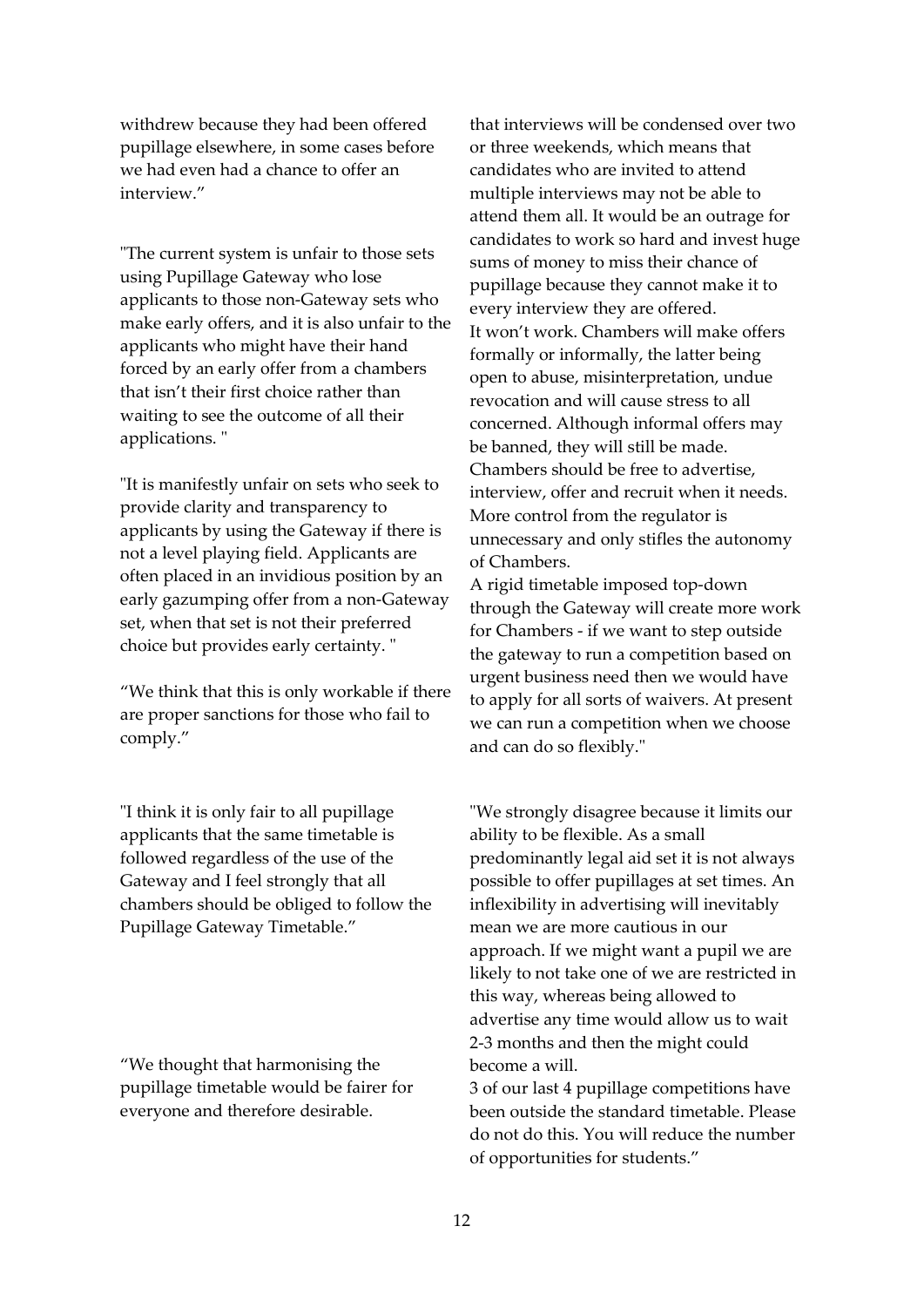"A level playing field; all candidates know when they need to apply to chambers; in smaller chambers such as ours having the flexibility to recruit at different times of the year when there is no fixed timetable"

"We take this view because i) this would enable a level playing field for both pupillage providers and pupillage applicants, and ii) this would provide clarity to applicants by having just one timetable with which to comply."

"The current situation does not create a level playing field and it must make life very difficult for prospective pupils when multiple offers are made."

"I think having a set system/protocol for all Chambers would be good way forward as it would promote fairness for both Chambers and candidates."

"We are in the Gateway and find that several of those who apply to us withdraw part-way through the process because other chambers (whether in or outside the Gateway we don't know) make offers to those applicants and tell them they have to accept or decline the offer, before the offer date under the Gateway. Obviously, this puts enormous pressure on those applicants to accept the bird in the hand rather than risk declining it and not receiving another offer, even if they would prefer to go to other chambers. This is not fair on either them or us and is unlikely to promote diversity and inclusion.

We are considering leaving the Gateway unless it is made compulsory to be in it, and not to make any offers prior to offer day. This would be a matter of enormous regret

"As a small Chambers we struggle to ensure the availability of those who volunteer to complete the recruitment process to commit to a fixed timetable process, simply to accommodate diary commitments.

In addition, given our size we have, in the past, sought to delay commencing advertising pupillage in order to assess the outcome of applications for grants which we successfully obtained in 2013 and 2014. Obviously, the bodies offering the grants have their own timescales which we have to accommodate.

Finally, we find that aligning with the Pupillage Gateway timetables only encourages applications from prospective pupils who appear far keener to keep their options open by making blanket applications and, by the time they are offered an interview, have secured pupillage at their preferred establishment so are no longer interested in a small regional set."

"We cannot compete with larger chambers and set our timetable to coincide with when larger chambers will have made their offers of pupillage. It would be a waste of our time to interview people who will choose a bigger set but who have not yet learned who is offering them pupillage. What is the benefit of one timetable?"

"We would not have been able (except by some exceptional process) to recruit the two pupils we have this year without having flexibility. Peoples circumstances, and those of chambers, vary, change and mutate. There are too few opportunities for pupils as it is, and, for no apparently good reason, the proposal is likely further to reduce places when they are at a premium. Please do not impose restrictions which will not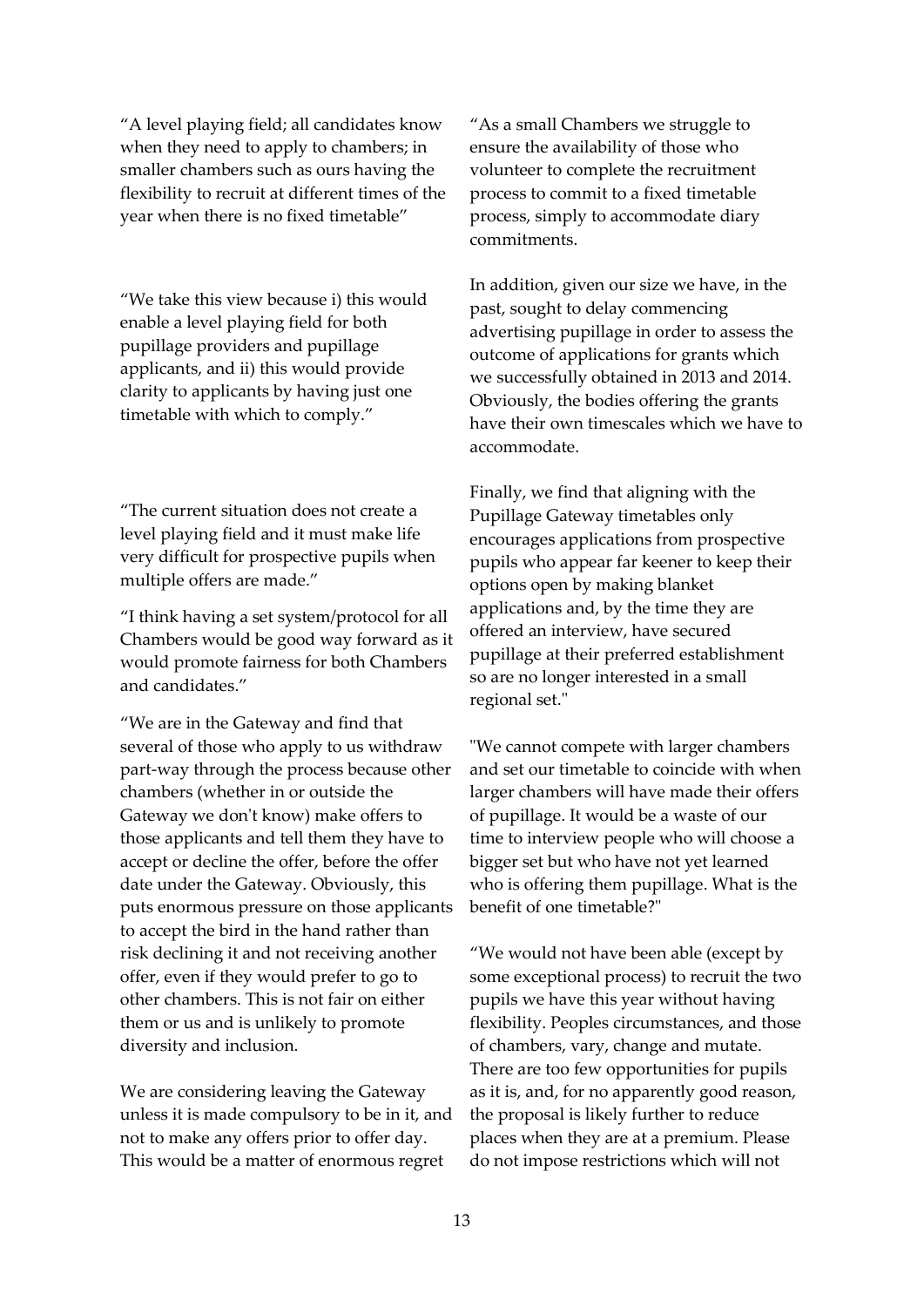because it is obvious that the Gateway is the fairest system for applicants. But we cannot continue to invest huge time and resources in shortlisting applicants, only to have more than half the shortlist drop out before we are able to make anyone an offer."

Comment from a current pupil: "Perhaps because I am a pupil, I do not understand why there is resistance to this, particularly from Chambers who recruit later in the year and who as a result often miss out on good candidates."

serve to increase or promote diversity and opportunity."

"[We offer] an employed pupillage and therefore we have to go through a slightly different process internally with regards to budgets and sign off etc.

I understand most chambers deal with their recruitment of a pupil nearly a year in advance which is something that we simply wouldn't be able to comply with. We have to keep our budget under constant review and must ensure we have the adequate staff and supervisors prior to even advertising for a pupil. There is usually a lot of movement internally of lawyers within the departments and a limited number of pupil supervisors so logistically this can something be difficult.

We continue to look for one pupil a year and therefore would hope our views would be taken into consideration." *[Anonymised]*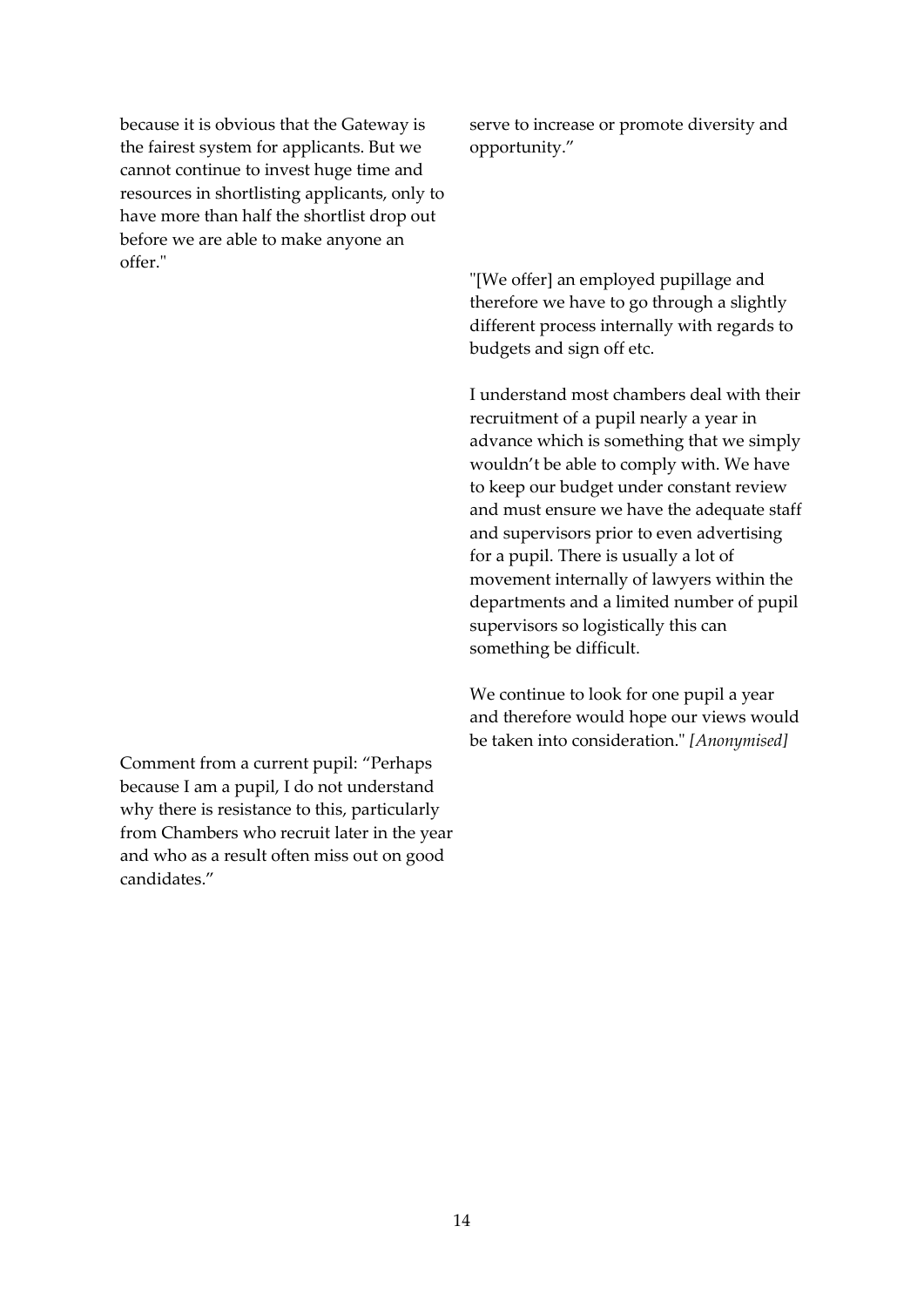## **Comments on written pupillage agreements**

"We absolutely support the use of written agreements for pupillage. We have been using agreements for a few years now and find that issues around expenses, pay due dates and expectations around the giving of notice at the end of pupillage (for those who are offered but do not intend to take up tenancy as we are fortunate enough to have considered each pupil we have taken on since 2013 meriting a tenancy but anticipate it would work well should we need to give notice of rejection) have given clarity and managed expectations."

"We [are] in broad agreement as to minimum standards of written pupillage agreements and parts of your draft already reflect the content of our own pupillage handbook that we seek to adhere to, update and provide to new pupils."

"In simple terms, yes there should be compulsory written agreements. I would ask that the wording of those agreements is also set by the Bar Council, so that they are consistent. I note in the consultation that the framework would be provided, but that Chambers can then add their own wording."

"I also think that chambers should have written agreements for pupils. We sign a contract with our pupils before they start which incorporates most of the information proposed. We also provide them with copies of the relevant chambers policies."

## **For Against**

"We do not feel it is necessary to introduce compulsory written agreements for pupillage arrangements – we comply with requirements in the BSB Handbook and have our own Pupillage Policy and related policies including harassment and grievances which are made available to the pupils and we don't feel the need to add to this."

In so far as compulsory written agreements are concerned, we do not see the need for them. We have never had them, and all our pupils have been happy and have gone onto tenancy. It is an extra layer of administrative burden which may put some off recruiting. "

"…this would be fairly onerous when with good communication, both parties would know where they stand in any event"

"We do not feel strongly about the proposal for written agreements for pupillage arrangements on the basis that we consider that we already meet such standards. But broadly speaking we are not enthusiastic about further granular regulation at that level (particularly where the more basic point about a standardised application process has not been resolved)."

"We did not see any advantage in the compulsory written agreement proposal and possible disadvantages (certainly in terms of an increase in red tape). All the key elements are already mandated by regulation, and any chambers not dealing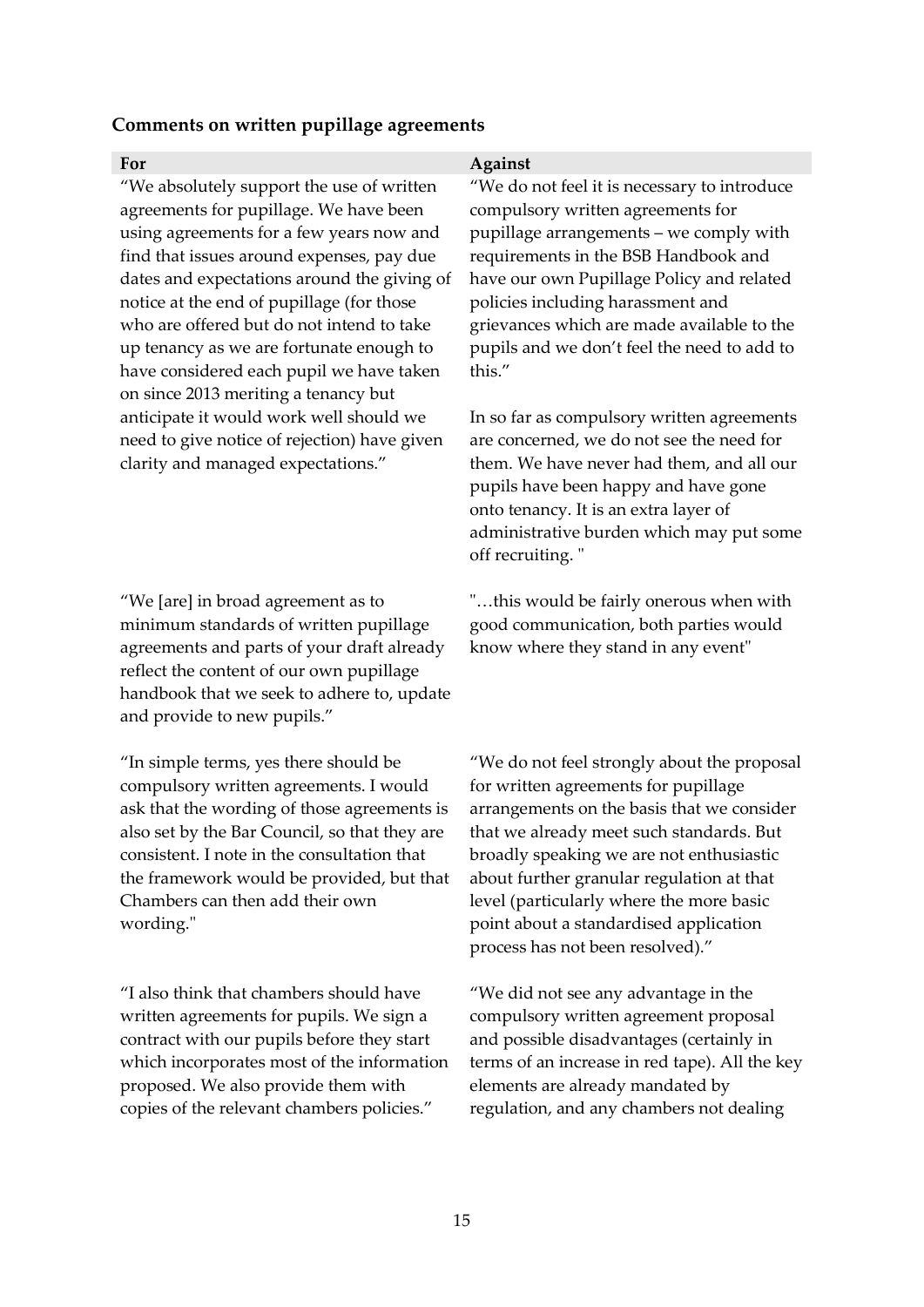"This sounds sensible, but it would depend on the terms."

"I do believe that there should be a written agreement between Chambers & Pupils that they are required to remain at Chambers for a certain period of time after a successful Pupillage and not use Chambers as a stepping stone to other avenues. Successful Pupils should be made to remain with your Chambers for a term of 5 years and if they are leave before that period repay back to Chambers any monies paid by Chambers to them for their Pupillage with us. it would be taken into account if you were to leave Chambers due to personal reasons such as Child/Family related issues etc."

"In relation to our thoughts about 'compulsory written agreements for pupillage arrangements', [we fully support] the concept of compulsory written agreements for pupillage arrangements in the interests of fairness and transparency." *[Anonymised]*

"A written agreement is a good idea, on the proviso that all chambers are using the same basic format"

"Written pupillage agreements are a [good] idea."

"As far as written agreements are concerned we have not had any issues to date that make me feel it would be particularly helpful, but if they are made mandatory a specimen agreement for Chambers to adopt should be produced." sensibly with the rest shouldn't be authorised in the first place."

"In relation to written agreements, we would be opposed to a set agreement that applied to each pupillage. We currently have terms set out in our constitution which our pupils follow as well as the BSB requirements. I can see that certain minimum requirements could be made standard such as the guaranteed payments, holidays etc. and I could see that a pupillage provider should draw up an agreement with pupils it is training but the content (apart from that already referred to) should be a matter for the chambers and pupil themselves."

"Also, regarding written arrangements, pupillage providers already have to satisfy certain criteria and be approved, further' red tape' seem a little over the top. We did not offer pupillage for approximately 5 years because of the perceived red tape burden.

These demands will disproportionately hit smaller sets and dry up the market for offers of pupillage."

"With regards to written arrangements our pupil is considered to be a fixed term contract and therefore has a written agreement prior to the commencement of their training. This proposed change would not really affect [us]" *[Anonymised]*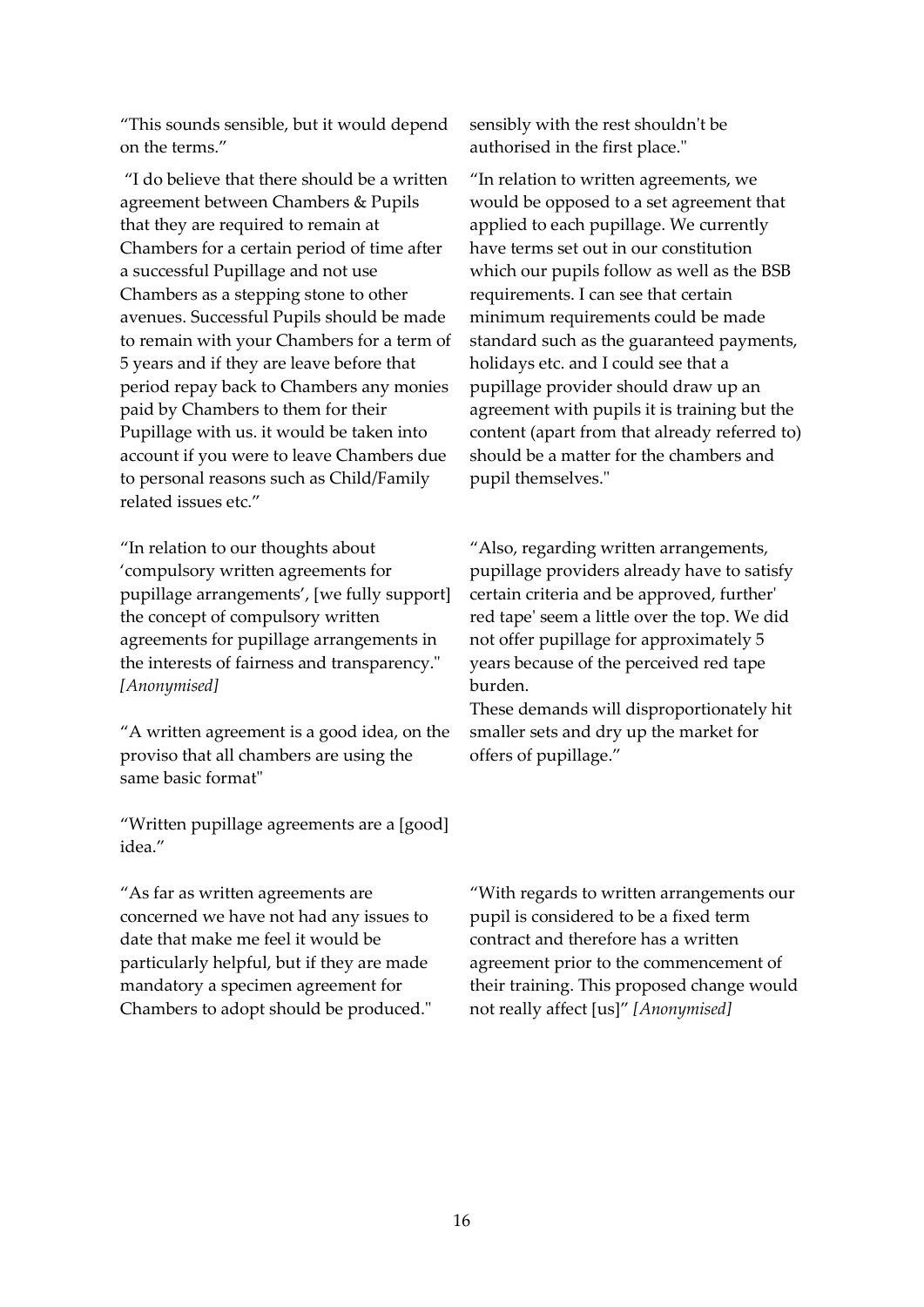# **Appendix B: Focus Group Views**

**Gateway Users' Focus Group (Students)** *Tuesday 4 June 2019*

Participants were asked:

1. Do you think that the annual pupillage timetable ought to be mandatory;

2. Do you think that giving applicants 14 days to consider an offer of pupillage is reasonable; and

3. Do you agree with the Bar Standards Board's proposal to introduce written pupillage agreements?

## **Summary of Focus Group Responses**

1. The current Gateway application window is quite narrow, and participants feel that this has a negative impact on both the quality of their applications and their academic work. Additionally, many Gateway users are in full-time employment, which further limits how much time they can commit to making applications. It was suggested that if the recruitment timetable is enforced then it ought to be lengthened, thereby assisting with scheduling practicalities and reducing any stress or anxiety felt by applicants during the recruitment process.

2. Making the timetable mandatory would help to mitigate against 'exploding offers', reducing the strain on applicants' mental health whilst allowing them to make more considered decisions.

3. However, the participants noted that this would not necessarily prevent chambers from making an indication of success to candidates ahead of the mandated 'offer date' that have been successful. It was agreed that this must therefore be more carefully monitored.

4. One participant argued that a mandatory timetable is beneficial to accessibility at the Bar. A centralised timetable is easier to navigate and the availability of financial support from the Inns is timed to fit around the current Gateway period.

5. Some students felt that the introduction of an annual mandatory timetable will reduce their ability to obtain pupillage, as they will have to wait a year to re-apply. They indicated that if the recruitment process is to be mandated, then it should perhaps be mandated to occur more than once per annum, which would also assist candidates in balancing their workloads.

6. Conversely, some of the participants felt that this would complicate the process for those applicants likely to receive multiple offers, making the process less competitive. It was suggested that a single timetable is also better for candidates from non-traditional backgrounds, as it will otherwise be difficult to keep track of the competing deadlines and interviews.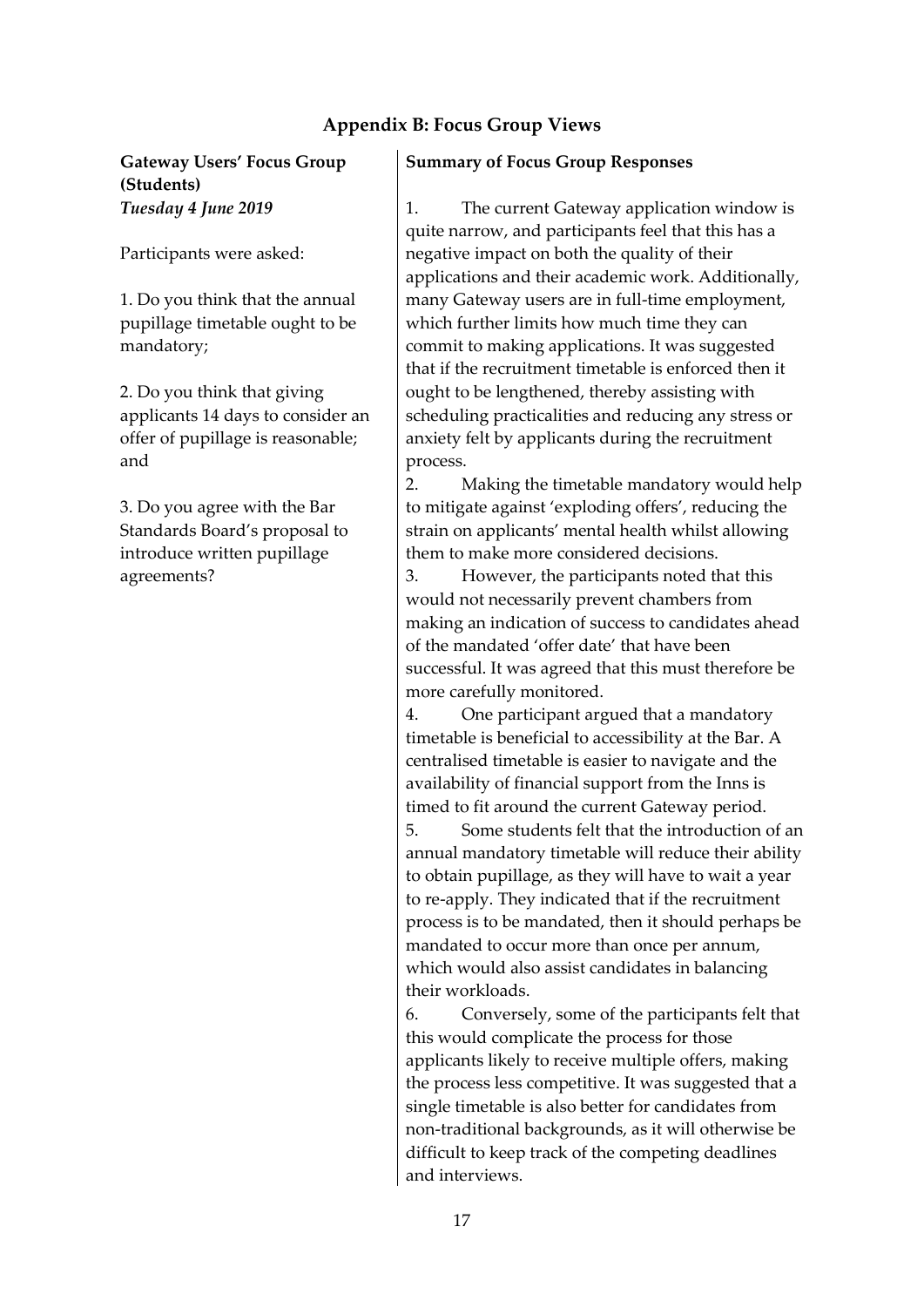|                                       | Participants agreed that any pupillage offer<br>7.<br>should stand for seven days, and that the current<br>guidance suggesting 14 days is excessive.<br>The group suggested that it ought to be<br>8.<br>compulsory for chambers to provide students with a<br>written agreement, and that they should do so<br>within a specified deadline post-acceptance of<br>pupillage (which would form part of the timetable).<br>Those present reasoned that doing so would afford<br>pupils a greater level of security in the period<br>between acceptance and commencement, whilst also<br>providing clarity for tax purposes.<br>Finally, the participants suggested that any<br>9.<br>written agreement should include the conditions<br>relating to the acceptance of a drawdown from<br>chambers. |
|---------------------------------------|--------------------------------------------------------------------------------------------------------------------------------------------------------------------------------------------------------------------------------------------------------------------------------------------------------------------------------------------------------------------------------------------------------------------------------------------------------------------------------------------------------------------------------------------------------------------------------------------------------------------------------------------------------------------------------------------------------------------------------------------------------------------------------------------------|
| <b>Gateway Users' Focus Group</b>     | <b>Summary of Focus Group Responses</b>                                                                                                                                                                                                                                                                                                                                                                                                                                                                                                                                                                                                                                                                                                                                                          |
| (Chambers)                            |                                                                                                                                                                                                                                                                                                                                                                                                                                                                                                                                                                                                                                                                                                                                                                                                  |
| <b>Wednesday 3 and Monday 8 April</b> | Twelve out of fifteen sets agreed that the<br>1.                                                                                                                                                                                                                                                                                                                                                                                                                                                                                                                                                                                                                                                                                                                                                 |
| 2019                                  | pupillage recruitment timetable should be made                                                                                                                                                                                                                                                                                                                                                                                                                                                                                                                                                                                                                                                                                                                                                   |
| Participants were asked:              | mandatory by the BSB. The main reasons cited by<br>the focus group participants were:                                                                                                                                                                                                                                                                                                                                                                                                                                                                                                                                                                                                                                                                                                            |
|                                       | The fact that candidates might find the<br>a.                                                                                                                                                                                                                                                                                                                                                                                                                                                                                                                                                                                                                                                                                                                                                    |
| 1. Do you think that the pupillage    | process of applying for pupillage easier if all                                                                                                                                                                                                                                                                                                                                                                                                                                                                                                                                                                                                                                                                                                                                                  |
| recruitment timetable ought to be     | sets are mandated to advertise during the                                                                                                                                                                                                                                                                                                                                                                                                                                                                                                                                                                                                                                                                                                                                                        |
| made mandatory;                       | same period each year;                                                                                                                                                                                                                                                                                                                                                                                                                                                                                                                                                                                                                                                                                                                                                                           |
|                                       | b. The need for the recruitment process to be as                                                                                                                                                                                                                                                                                                                                                                                                                                                                                                                                                                                                                                                                                                                                                 |
| 2. Do you think that the Gateway      | fair as possible and for candidates to have                                                                                                                                                                                                                                                                                                                                                                                                                                                                                                                                                                                                                                                                                                                                                      |
| recruitment timetable ought to be     | knowledge of all the offers being made to                                                                                                                                                                                                                                                                                                                                                                                                                                                                                                                                                                                                                                                                                                                                                        |
| moved and, if so, which dates         | them before choosing their preferred set;                                                                                                                                                                                                                                                                                                                                                                                                                                                                                                                                                                                                                                                                                                                                                        |
| should it be moved to?                | The need to eliminate any stress placed upon<br>c.                                                                                                                                                                                                                                                                                                                                                                                                                                                                                                                                                                                                                                                                                                                                               |
|                                       | those candidates faced with an exploding                                                                                                                                                                                                                                                                                                                                                                                                                                                                                                                                                                                                                                                                                                                                                         |
|                                       | offer whilst also awaiting the outcome of any                                                                                                                                                                                                                                                                                                                                                                                                                                                                                                                                                                                                                                                                                                                                                    |
|                                       | remaining Gateway applications; and                                                                                                                                                                                                                                                                                                                                                                                                                                                                                                                                                                                                                                                                                                                                                              |
|                                       | d. The frustrations currently experienced by                                                                                                                                                                                                                                                                                                                                                                                                                                                                                                                                                                                                                                                                                                                                                     |
|                                       | chambers due to any unnecessary                                                                                                                                                                                                                                                                                                                                                                                                                                                                                                                                                                                                                                                                                                                                                                  |
|                                       | expenditure of time when losing candidates                                                                                                                                                                                                                                                                                                                                                                                                                                                                                                                                                                                                                                                                                                                                                       |
|                                       | to sets recruiting outside of Gateway part-                                                                                                                                                                                                                                                                                                                                                                                                                                                                                                                                                                                                                                                                                                                                                      |
|                                       | way through their own process.                                                                                                                                                                                                                                                                                                                                                                                                                                                                                                                                                                                                                                                                                                                                                                   |
|                                       | 2.<br>Those sets that thought the current rules                                                                                                                                                                                                                                                                                                                                                                                                                                                                                                                                                                                                                                                                                                                                                  |
|                                       | ought not to be amended argued that:                                                                                                                                                                                                                                                                                                                                                                                                                                                                                                                                                                                                                                                                                                                                                             |
|                                       | The BSB should not be taking it upon itself to<br>a.                                                                                                                                                                                                                                                                                                                                                                                                                                                                                                                                                                                                                                                                                                                                             |
|                                       | remove the ability for chambers to give                                                                                                                                                                                                                                                                                                                                                                                                                                                                                                                                                                                                                                                                                                                                                          |